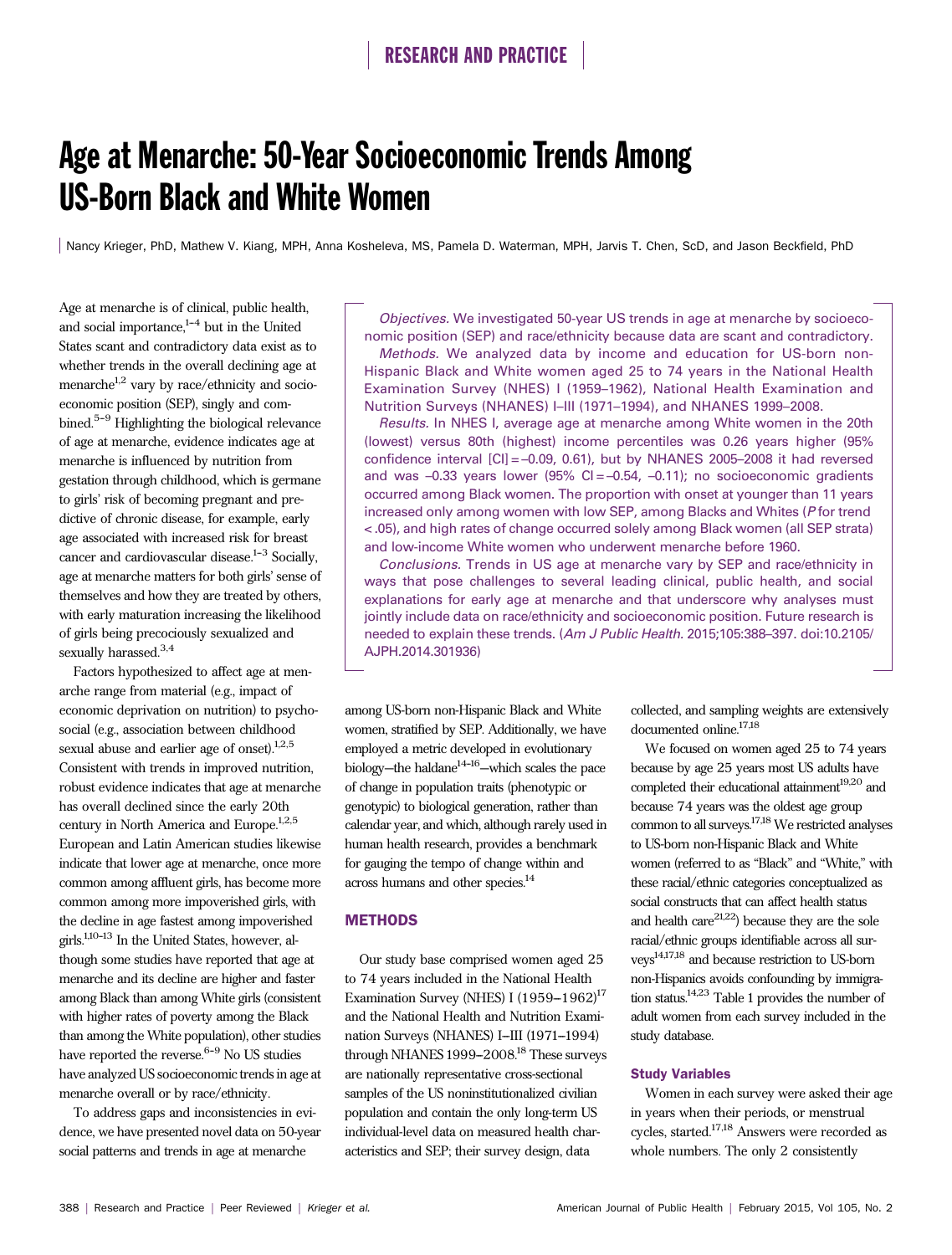| TABLE 1–Population Variables of US-Born Non-Hispanic Black Women and White Women Aged 25–74 Years: NHES I, 1959–1962, through |  |  |  |
|-------------------------------------------------------------------------------------------------------------------------------|--|--|--|
| <b>NHANES, 2005-2008</b>                                                                                                      |  |  |  |

| Variable                                          |            |            |                                     | NHES I, 1959-1962 NHANES I, 1971-1975 NHANES II, 1976-1980 NHANES III, 1988-1994 | NHANES, 1999-2004 | NHANES, 2005-2008 |  |
|---------------------------------------------------|------------|------------|-------------------------------------|----------------------------------------------------------------------------------|-------------------|-------------------|--|
| No. of women in survey                            |            |            |                                     |                                                                                  |                   |                   |  |
| Black, by age, y                                  |            |            |                                     |                                                                                  |                   |                   |  |
| Total (age 25-74)                                 | 381        | 1342       | 839                                 | 2041                                                                             | 1130              | 925               |  |
| $25 - 34$                                         | 105        | 361        | 181                                 | 618                                                                              | 248               | 199               |  |
| $35 - 44$                                         | 101        | 357        | 129                                 | 570                                                                              | 279               | 175               |  |
| 45-54                                             | 98         | 159        | 118                                 | 304                                                                              | 227               | 200               |  |
| 55-64                                             | 47         | 137        | 191                                 | 299                                                                              | 212               | 207               |  |
| 65-74                                             | 30         | 328        | 220                                 | 250                                                                              | 164               | 144               |  |
| White, by age, y                                  |            |            |                                     |                                                                                  |                   |                   |  |
| Total (age 25-74)                                 | 2552       | 5044       | 5373                                | 2790                                                                             | 2751              | 1855              |  |
| $25 - 34$                                         | 622        | 1413       | 1007                                | 598                                                                              | 701               | 395               |  |
| $35 - 44$                                         | 670        | 1121       | 746                                 | 587                                                                              | 547               | 387               |  |
| 45-54                                             | 601        | 761        | 697                                 | 479                                                                              | 538               | 378               |  |
| 55-64                                             | 392        | 603        | 1371                                | 523                                                                              | 476               | 341               |  |
| $65 - 74$                                         | 267        | 1146       | 1552                                | 603                                                                              | 489               | 354               |  |
| Estimated no. of corresponding women <sup>a</sup> |            |            |                                     |                                                                                  |                   |                   |  |
| Black                                             | 5 121 050  | 5 542 321  | 4 4 5 7 9 8 4                       | 8 0 31 7 7 2                                                                     | 9 252 517         | 10 284 805        |  |
| White                                             | 42 682 388 | 35 278 632 | 33 378 263                          | 54 027 903                                                                       | 57 717 508        | 60 039 632        |  |
|                                                   |            |            | Income distribution, % <sup>a</sup> |                                                                                  |                   |                   |  |
| Black                                             |            |            |                                     |                                                                                  |                   |                   |  |
| < 20th percentile                                 | 42.1       | 51.6       | 36.4                                | 38.5                                                                             | 45.8              | 32.3              |  |
| < 50th percentile                                 | 75.5       | 79.0       | 73.7                                | 69.3                                                                             | 71.4              | 67.3              |  |
| $\geq$ 80th percentile                            | 6.1        | 2.1        | 6.5                                 | 8.9                                                                              | 10.0              | 14.4              |  |
| (Missing)                                         | (9.7)      | (4.0)      | (5.8)                               | (10.0)                                                                           | (9.3)             | (6.0)             |  |
| White                                             |            |            |                                     |                                                                                  |                   |                   |  |
| < 20th percentile                                 | 11.6       | 23.0       | 15.2                                | 16.6                                                                             | 22.1              | 17.4              |  |
| < 50th percentile                                 | 39.3       | 49.4       | 51.4                                | 48.5                                                                             | 50.8              | 49.2              |  |
| $\geq$ 80th percentile                            | 31.1       | 9.8        | 16.4                                | 26.7                                                                             | 26.3              | 27.6              |  |
| (Missing)                                         | (9.7)      | (4.0)      | (3.2)                               | (5.9)                                                                            | (7.1)             | (4.1)             |  |
|                                                   |            |            | Educational levels, % <sup>a</sup>  |                                                                                  |                   |                   |  |
| Black                                             |            |            |                                     |                                                                                  |                   |                   |  |
| < high school                                     | 91.3       | 61.2       | 51.7                                | 30.0                                                                             | 31.0              | 24.2              |  |
| $\geq$ high school, < 4 y college                 | 4.7        | 32.9       | 40.9                                | 58.4                                                                             | 55.5              | 55.8              |  |
| $\geq$ 4 y college                                | 4.0        | 5.9        | 7.4                                 | 11.6                                                                             | 13.6              | 20.0              |  |
| (Missing)                                         | (5.0)      | (1.0)      | (1.3)                               | (0.2)                                                                            | (0.1)             | (0.0)             |  |
| White                                             |            |            |                                     |                                                                                  |                   |                   |  |
| < high school                                     | 82.3       | 34.1       | 28.0                                | 17.7                                                                             | 12.4              | 10.9              |  |
| $\geq$ high school, < 4 y college                 | 7.4        | 54.4       | 59.1                                | 60.6                                                                             | 59.4              | 57.3              |  |
| $\geq$ 4 y college                                | 10.4       | 11.6       | 12.9                                | 21.8                                                                             | 28.3              | 31.8              |  |
| (Missing)                                         | (3.5)      | (0.2)      | (0.5)                               | (0.5)                                                                            | (0.0)             | (0.0)             |  |

**Continued** 

available SEP measures pertained to family income and education. We used both measures because their associations with diverse health outcomes may be independent and can vary over  $\text{time,}^{19,24,25}$  both because of different causal pathways (e.g., income as linked to economic deprivation; education as linked to health illiteracy) and because of changing economic trends

(e.g., between 1960 and 2008, employment and earnings for adults with less than a high school diploma sharply declined whereas the college wage premium increased considerably<sup>20</sup>).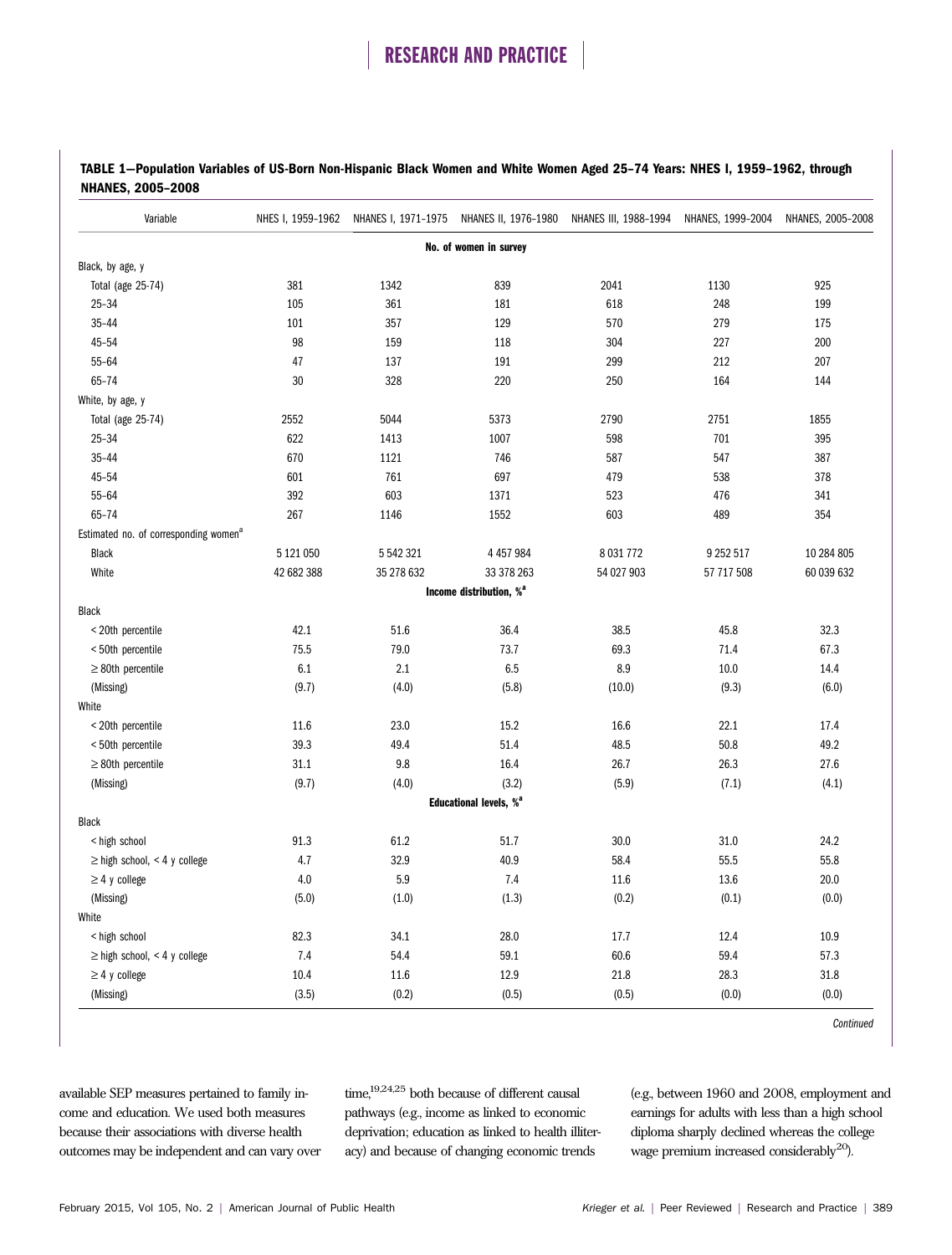### TABLE 1—Continued

| 1991.5<br>30.5 | 2002                 | 2007        |
|----------------|----------------------|-------------|
|                |                      |             |
|                | 41.0                 | 46.0        |
| 1.525          | 2.050                | 2.300       |
|                | 1940s-1980s          | 1950s-1990s |
|                | 0.850<br>1920s-1960s | 1930s-1970s |

Note. NHANES = National Health and Nutrition Examination Survey; NHES = National Health Examination Survey. Percentage socioeconomic distribution is on the basis of observed data; percentage missing is on the basis of total population (observed + missing). Technical details on the categorization of the racial/ethnic and socioeconomic data and determination of survey midpoint, generation length, and decades spanned for recall of age at menarche are available as a supplement to the online version of this article at [http://www.ajph.org.](http://www.ajph.org) Weighted by survey demographic weights.

To demarcate family income quintiles, we used data from the Current Population Survey,  $2^6$  whose dollars we set to 2010 values adjusted to the US Census Bureau Average Consumer Price Index Series Using Current Methods (commonly referred to as CPI-UR-S). We then assigned each woman to the US yearly family income quintile (Q1: lowest; Q5: highest) that encompassed the midpoint of her precategorized family income brackets for the survey's midpoint year, as defined in the technical documentation<sup>17,18</sup> (Table 1). Following standard practice, we compared persons in the 20th (low) versus 80th (high) percentiles.19,24 A key advantage of this approach, by contrast to the US poverty line—which was initially set in the mid-1960s in relation to food (but not housing) costs and thereafter adjusted only for changes in the consumer price index19,27—is that the 20 to 80 contrast is based solely on each year's income levels and can validly be compared over time and cross-nationally.19,24

### Data Analysis

We used linear regression analysis to estimate the magnitude of social inequalities in age at menarche within each survey, with analyses employing relevant sample weights. We first imputed data, using the Amelia II program version 1.6.4 (Gary King, Cambridge, MA)<sup>28</sup> for income and education, for which the percentage missing across surveys ranged 3% to 10% and 0% to 5%, respectively (Tables 1 and 2). We then used SAS version 9.2 (SAS Institute, Cary, NC) PROC SURVEYREG to estimate regression coefficients that accounted for survey weights and design effects. To combine multiple imputation results (5 data sets), we used SAS PROC MIANALYZE. We then used Stata

version 12.0 (StataCorp LP, College Station, TX) to conduct weighted meta-analyses using random effects $^{29}$  for socioeconomic inequalities within each racial/ethnic group, adjusted for age, and inequalities between Blacks and Whites, adjusted for age and additionally adjusted separately for income percentile and education.

The linear test for trend for proportion of age at menarche is 2 sided, as is the metaanalysis overall  $P$  value for heterogeneity<sup>29</sup> (with no assumption of a monotonic trend), and we considered the results statistically significant if  $P \le 0.05$ , which we also did for the absolute difference parameter estimates whose 95% confidence intervals (CIs) excluded zero. Within each survey we also ascertained, by race/ethnicity and SEP, the percentage of women with early menarche  $(< 11$  years)<sup>8,9</sup> and tested for trends over time within each racial/ethnic SEP stratum.

For the haldane analyses, we followed standard practice for biological field studies<sup>15,16,30,31</sup> and set the earliest survey (NHES I; 1959-1962) as baseline and then computed the haldane. Mathematically, the haldane, $16$  which measures "rates in phenotypic standard deviations per generation"<sup>15(p453)</sup> is expressed as follows:

$$
(1) \ \ h = ((m_{t2}-m_{t1})/S_{pooled})/g,
$$

where

$$
S_{pooled} = (2) \sqrt{\left((n_2-1)s_2^2 + (n_1-1)s_1^2\right)/(n_1+n_2-2)}
$$

and  $h$  = haldane,  $g$  = number of generations,  $m_{t2}$  = mean value at time 2,  $m_{t1}$  = mean value at time 1,  $n_2$  = size of the population at time 2,  $n_1$  = size of the population at time 1,

 $s_2^2$  = variance at time 2, and  $s_1^2$  = variance at time 1. As the formula indicates, for a given effect size (the numerator), the smaller the N of generations, the larger the haldane and hence the greater change per generation.

To compute the haldanes, we set generation length equal to 20 years on the basis of trends in the mean and median age at first birth in the United States and their variation by education level.32,33 We then age-standardized the haldane by computing the age-standardized means and SDs across age strata, with weight defined by the year 2000 standard million.<sup>34</sup> The 46 years that elapsed between the midpoints of NHES I and NHANES 2005-2008 thus equaled 2.3 generations. Following established practice,<sup>15,16,31</sup> we denoted haldanes with an absolute value of 0.3 or greater as high and those with an absolute value of 0.2 to less than 0.3 as intermediate high.

### RESULTS

Table 1 provides data on the number of Black and White women aged 25 to 74 years in each survey and their changing distributions of income and education. Across all surveys, Black women were from 1.8 times (lowest ratio) to 2.4 times (highest ratio) more likely than were White women to be in the lowest 20th income percentile, whereas White women were from 1.9 times (lowest ratio) to 5.1 times (highest ratio) more likely than were Black women to be in the 80th income percentile. Despite increasing gains in college education among both Black and White women, Black women since NHANES I were from 1.7 times (lowest ratio) to 2.5 times (highest ratio) more likely than were White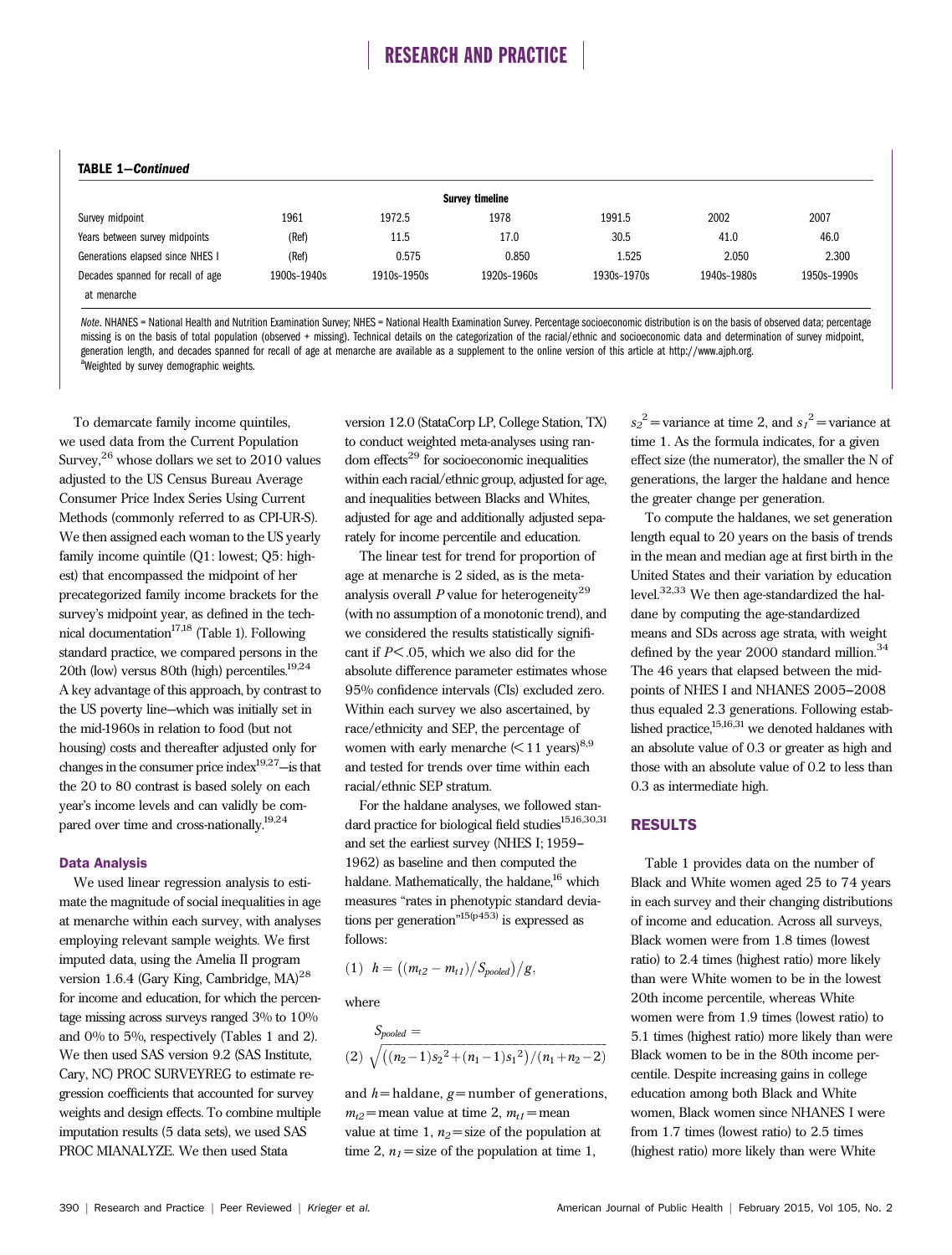women to not have completed high school, whereas White women were from 1.6 times (lowest ratio) to 2.1 times (highest ratio) more likely than were Black women to have a college degree. The span of decades in which menarche occurred ranged from the first half of the 20th century for women in NHES I to the second half of the 20th century for women in NHANES 2005-2008 (Table 1).

As shown in Figures 1 and 2 (point estimates data available as a supplement to the online version of this article at<http://www.ajph.org>.), across surveys the average age of menarche declined overall among both Black and White women, but patterns differed by socioeconomic strata and race/ethnicity. Related, for the

proportion with menarche at younger than 11 years (Table 2), a significant linear trend for increase (more than double) occurred only among the women with lower, not higher, SEP. For example, among women with less than a high school education, the proportion with early menarche  $\leq 11$  years) increased, comparing NHES I to NHANES 2005-2008, from 4.0% to 11.8% among Black women  $(P = .003)$  and from 2.4% to 7.5% among White women  $(P = .013)$ . For women with at least 4 years of college these proportions equaled 21.3% and 16.8%, respectively, among Black women  $(P = .757)$  and 3.3% and 5.4%, respectively, among White women  $(P = .224)$ .

Among Black women, no significant socioeconomic gradient in age at menarche occurred in any survey, either for income percentile or education (Figures 1 and 2). By contrast, among White women, comparing NHES I to NHANES  $2005-2008$ , the  $20$  to  $80$  income percentile gap reversed from  $0.26$  years  $(95\%$  CI =  $-0.09$ , 0.61) to  $-0.33$  (95% CI =  $-0.54$ ,  $-0.11$ ), and parameter estimates across surveys differed (overall  $P = .009$ ). The corresponding changes for education  $(< 4 \text{ vs } \geq 4 \text{ years}$  college) were from  $0.21$  years  $(95\% \text{ CI} = 0.01, 0.41)$ to  $-0.05$  (95% CI =  $-0.27$ , 0.16), but parameter estimates did not differ across surveys (overall  $P = .404$ ). The net effect was that ageadjusted differences between Blacks and



<sup>a</sup>Difference compares 20th to 80th income percentile, adjusting for age.

FIGURE 1—Age at menarche as recalled by adult women aged 25–74 years by income percentile for (a) Black women and (b) White women: United States; National Health and Examination Survey (NHES) I, 1959–1962, through National Health and Nutrition Examination Survey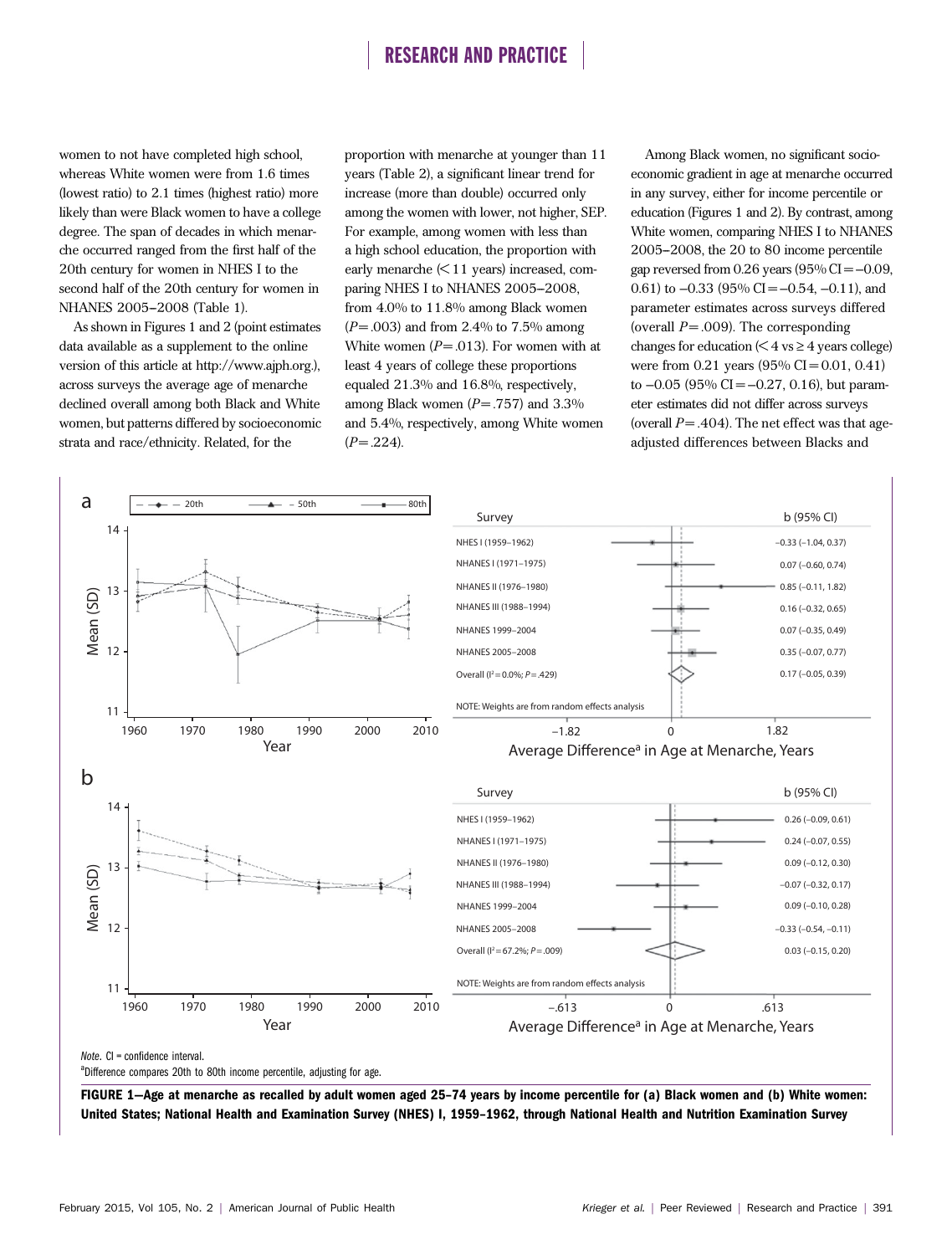

<sup>a</sup>Difference compares persons with < 4 vs  $\geq$  4 years of college.

FIGURE 2—Age at menarche as recalled by adult women aged 25–74 years by education for (a) Black women and (b) White women: United States; National Health and Examination Survey (NHES) I, 1959–1962, through National Health and Nutrition Examination Survey (NHANES), 2005–2008.

Whites in age at menarche were null in each survey and overall (meta-analysis  $b = -0.04$  $[95\% \text{ CI} = -0.14, 0.05]$ , and these results were not altered by adjusting for either income percentile or education (meta-analysis  $b = -0.06$  [95% CI = -0.16, 0.03] and -0.05  $[95\% \text{ CI} = -0.15, 0.04]$ , respectively; data available as a supplement to the online version of this article at [http://www.ajph.org.](http://www.ajph.org)).

Finally, as shown in Figures 3 and 4 (point estimates data available as a supplement to the online version of this article at [http://www.](http://www.ajph.org) [ajph.org](http://www.ajph.org)), among Black women, haldane values for age at menarche were both positive (indicating increasing age) and negative (indicating decreasing age), whereas among White women, all haldane values were less than

zero. Additionally, absolute values for the haldane of 0.3 or greater occurred solely in NHANES I-III, and we observed them in virtually all socioeconomic strata among Black women, but among White women these occurred solely in the lowest income quintile. For NHANES 1999-2004 and 2005-2008, all haldane values were less than zero for both Black and White women in all SEP strata, and their absolute value typically ranged between  $0.0$  and  $\leq 0.2$ , that is, within the usual range of change observed in other species.<sup>15,16,31</sup>

## **DISCUSSION**

Our novel analyses of 50 years of social trends in age at menarche among US-born

non-Hispanic Black and White women demonstrate that although average age at menarche is declining in both groups, patterns vary by SEP and race/ethnicity. Among White women, comparing NHES I to NHANES 2005-2008, the socioeconomic gradient reversed, from an inverse (lower SEP, higher age) to positive (lower SEP, younger age) relationship. No socioeconomic gradient in age at menarche occurred among Black women in any survey or overall. Moreover, a significant linear trend  $(P<.05)$  for a more than double increase in the proportion of women with menarche at younger than 11 years occurred only among White and Black women with lower SEP. Lastly, high rates of change (absolute value of haldane  $\geq$  0.3) occurred solely among Black women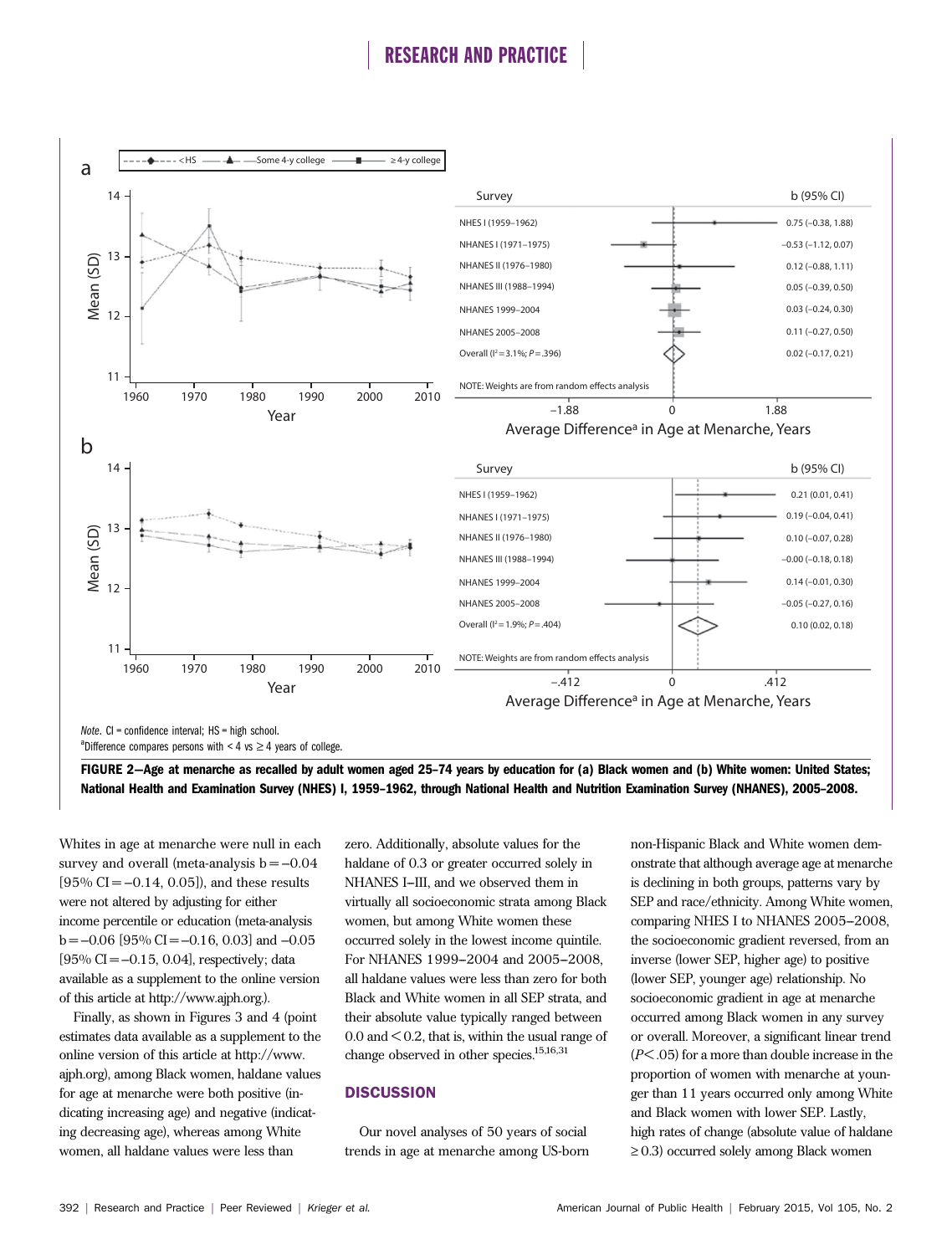## TABLE 2—Proportion With Early Age at Menarche (< 11 Years) Among US-Born Non-Hispanic Black Women and White Women Aged 25–74 Years: United States; NHES I, 1959–1962, through NHANES 2005–2008

| Measure             | NHES <sub>I</sub> | <b>NHANES I</b><br>$(1959-1962)^a$ $(1971-1975)^a$ $(1976-1980)^a$ $(1988-1994)^a$ $(1999-2004)^a$ $(2005-2008)^a$ | <b>NHANES II</b> | <b>NHANES III</b> | <b>NHANES</b> | <b>NHANES</b> | P <sup>b</sup> |  |  |
|---------------------|-------------------|--------------------------------------------------------------------------------------------------------------------|------------------|-------------------|---------------|---------------|----------------|--|--|
|                     | <b>Black</b>      |                                                                                                                    |                  |                   |               |               |                |  |  |
| Income percentile   |                   |                                                                                                                    |                  |                   |               |               |                |  |  |
| Total <sup>c</sup>  | 4.64              | 5.55                                                                                                               | 8.02             | 8.94              | 13.42         | 12.23         | .004           |  |  |
| 20th                | 5.15              | 3.67                                                                                                               | 5.15             | 9.72              | 15.03         | 8.04          | .137           |  |  |
| 50th                | 4.09              | 5.22                                                                                                               | 5.98             | 9.12              | 13.59         | 12.73         | .004           |  |  |
| 80th                | 0.00              | 4.29                                                                                                               | 13.87            | 9.29              | 12.93         | 11.38         | .073           |  |  |
| Education           |                   |                                                                                                                    |                  |                   |               |               |                |  |  |
| < high school       | 4.00              | 3.84                                                                                                               | 4.84             | 6.88              | 10.23         | 11.76         | .003           |  |  |
| $\geq$ high school, | 0.00              | 8.35                                                                                                               | 10.81            | 9.79              | 15.79         | 10.79         | .07            |  |  |
| < 4-y college       |                   |                                                                                                                    |                  |                   |               |               |                |  |  |
| $\geq$ 4-y college  | 21.30             | 6.99                                                                                                               | 16.62            | 9.81              | 11.33         | 16.81         | .757           |  |  |
| White               |                   |                                                                                                                    |                  |                   |               |               |                |  |  |
| Income percentile   |                   |                                                                                                                    |                  |                   |               |               |                |  |  |
| Total <sup>c</sup>  | 2.63              | 3.75                                                                                                               | 4.47             | 6.84              | 5.78          | 6.68          | .012           |  |  |
| 20th                | 1.96              | 3.35                                                                                                               | 3.38             | 8.09              | 6.92          | 8.56          | .01            |  |  |
| 50th                | 2.22              | 3.56                                                                                                               | 4.13             | 6.61              | 6.08          | 6.74          | .006           |  |  |
| 80th                | 3.15              | 7.17                                                                                                               | 5.58             | 6.93              | 3.95          | 5.10          | .929           |  |  |
| Education           |                   |                                                                                                                    |                  |                   |               |               |                |  |  |
| < high school       | 2.40              | 3.44                                                                                                               | 3.73             | 7.38              | 8.89          | 7.51          | .013           |  |  |
| $\geq$ high school, | 3.00              | 3.74                                                                                                               | 4.30             | 7.37              | 4.50          | 7.27          | .072           |  |  |
| < 4 y college       |                   |                                                                                                                    |                  |                   |               |               |                |  |  |
| $\geq$ 4 y college  | 3.29              | 4.75                                                                                                               | 6.91             | 5.05              | 7.10          | 5.36          | .224           |  |  |

Note. NHANES = National Health and Nutrition Examination Survey; NHES = National Health Examination Survey. <sup>a</sup>We weighted proportions for survey design.

b<sub>Test for linear trend across surveys.</sub>

<sup>c</sup>Regardless of socioeconomic position.

(all SEP strata) and low-income White women who underwent menarche before 1960.

Our study had several limitations and strengths. First, we relied on adult women's recalled age at menarche. Longitudinal studies conducted since the 1970s, however, indicate high correlations  $(\sim 0.7-0.8)$  between women's recalled age at menarche as an adult and reported age when a girl, with upward of 75% to 90% of women accurate within 1 year and with no evidence of differential recall by sociodemographic group. $35-39$  Second, we used cross-sectional data for 6 periods, limiting causal inference, even as the surveys were reasonably spaced during the 50-year study period, thereby permitting assessment of trends among women whose onset of menarche spanned the entire 20th century. Third, because of data limitations,

we could analyze 50-year trends only among Black and White women; however, restriction of our analyses to US-born non-Hispanic women ensured that results were unconfounded by immigration.<sup>14,23</sup>

Contributing to study strengths were (1) our reliance on nationally representative data for the US civilian population collected using standardized protocols $17,18$ ; (2) our employment of both income and education data, with the contrasts for income percentiles directly comparable over time (and cross-nationally) $19,24$ ; and (3) our use of rigorous statistical methods, taking into account sample design and weighting, $17,18$  and, via use of the haldane, $15,16$  assessing the pace of change per biological generation. $^{14,40}$  Had we set generation equal to 25 as opposed to 20 years, the value of the haldanes would have increased by 1.25 times, while leaving unaltered the greater range in earlier surveys.

Assuming our findings are valid, the results raise important questions about whether major modifiable factors currently hypothesized to be determinants of age at menarche can adequately account for the observed social trends. Among these factors, the most plausible jointly involve childhood nutrition and economic deprivation, but inconsistencies are evident. Three lines of evidence are germane: (1) research indicating adiposity is inversely related to age at menarche<sup>1-3,41</sup>; (2) post-1970 rises in US childhood obesity among all socioeconomic strata and racial/ethnic groups, albeit with rates higher among lower versus higher income and Black versus White girls<sup>42</sup>; and (3) 20th-century trends in US childhood poverty, which declined from approximately 50% at birth among children born in the 1930s to approximately 20% among those born since the 1970s, with rates consistently higher among Black than among White children.<sup>43</sup>

Considered together, trends in childhood poverty and adiposity are consistent with the following:

- an overall declining age at menarche among both Black and White women (including increasing proportion with menarche before age 11 years, observed among women with low SEP, likely reflecting the association of adult education with childhood economic circumstances<sup>19,24</sup>) and their larger pre-NHANES III haldane values (because of improved nutrition linked to large pre-1970 declines in childhood poverty followed by increasing adiposity in all groups); and
- the reversing SEP gradient in age at menarche among White women (because of recently rising childhood obesity, especially in lower income girls);

but inconsistent with the following:

- the absence of an SEP gradient among the Black women;
- the greater variability in haldane values for income compared with education among the White women, because adult education is typically deemed a better indicator of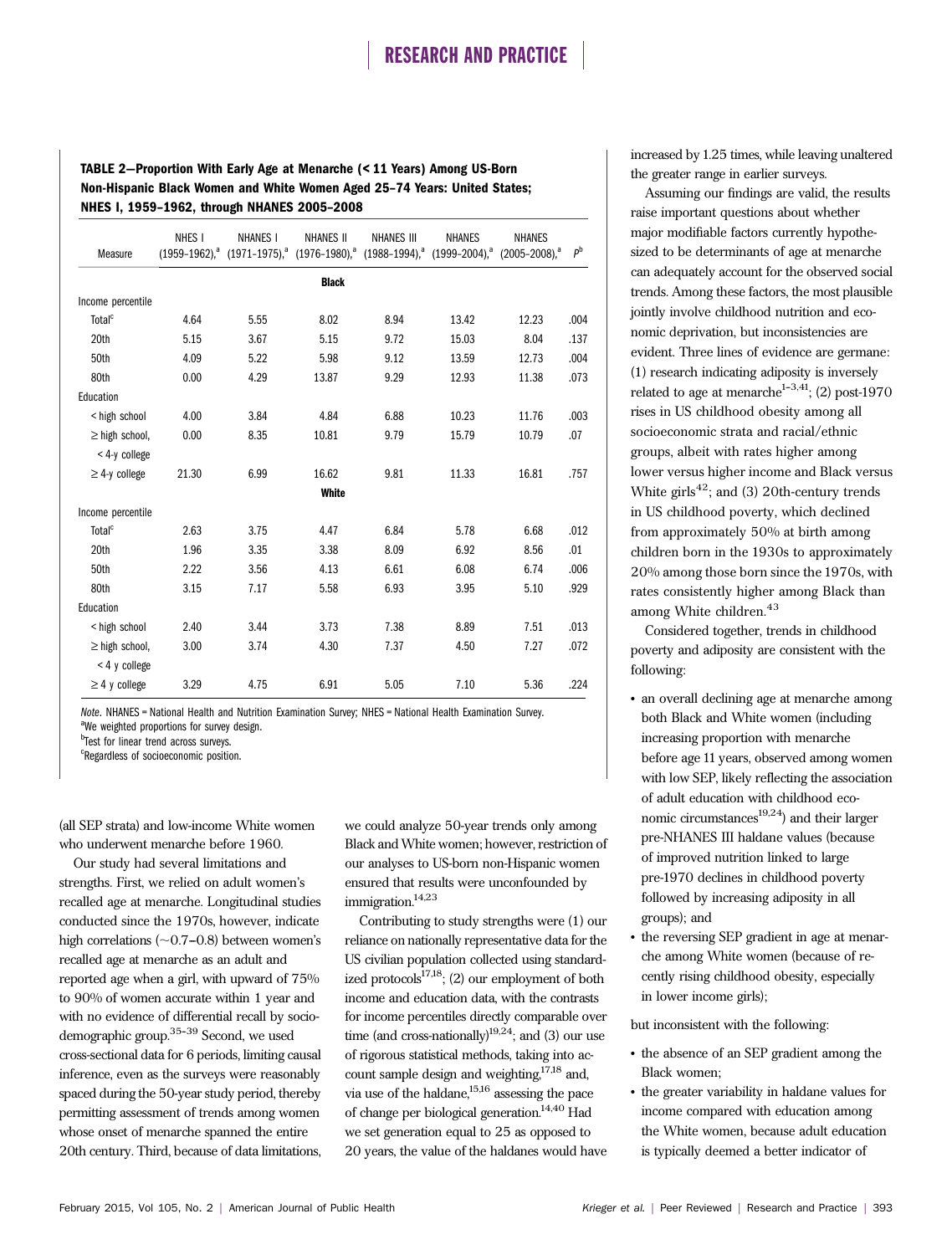

FIGURE 3—Haldane versus generations elapsed for age at menarche (recalled) by income percentile for the US-born non-Hispanic (a) Black and (b) White populations: US National Health Examination Survey I, 1959–1962 (baseline), through US National Health and Nutrition Examination Survey, 2005–2008.

childhood economic conditions than is adult income $19,24$ ; and

• the larger changes in the first part of the 20th century.

Nor can these last 3 findings readily be reconciled with trends in exogenous exposures hypothesized to increase risk of early menarche, for example, xenoestrogens $1-3,44$  or in utero exposure to cigarette smoke, $1-3,45$  especially if these exposures are linked to economic adversity.

The observed social trends in age at menarche, moreover, are unlikely to be explained by leading hypothesized modifiable psychosocial factors for early age at menarche, that is, sexual or physical abuse or having an absent father (above and beyond economic hardship associated with lone parenthood). $1-3,46,47$ Although no pre-1970 national populationbased data exist on 20th-century trends in US childhood physical or sexual abuse, recent

evidence suggests US rates are either stable or possibly declining, while potentially remaining higher among children in lower income families (if not an artifact of differential reporting bias, with abuse among more affluent children more hidden).48,49

Additionally, the marked rise in US children living with their mother but not father (either solo or, increasingly, in a complex household with other adults, e.g., grandparents, other kin, or mother's cohabiting partner) occurred primarily during the 1960s through 1980s, especially for girls in lower versus higher income families and for Black versus White girls, with this trend since stabilizing (except for a new rise in single parenthood among both White and Black women with a college education).<sup>50,51</sup> None of the trends in these psychosocial exposures are consistent with the following:

• the observed patterns of greater decline in age at menarche among women who

commenced menarche in the earlier part of the 20th century,

- the null socioeconomic gradient among Black women and the reversal of the socioeconomic gradient among White women only, and
- the null difference between Blacks and Whites.

Changes in gene frequency are also unlikely to explain the observed patterns because of the small number of generations involved, even as genetic mutations (e.g., in MKRN3) may be linked to risk of central precocious puberty (before aged 8 years)<sup>52</sup>; changes in gene expression, affecting phenotypic expression of age at menarche, constitutes a more plausible explanation.

That our results include a mix of observed findings consistent and inconsistent with expected patterns suggests that more theorizing and research is required to understand both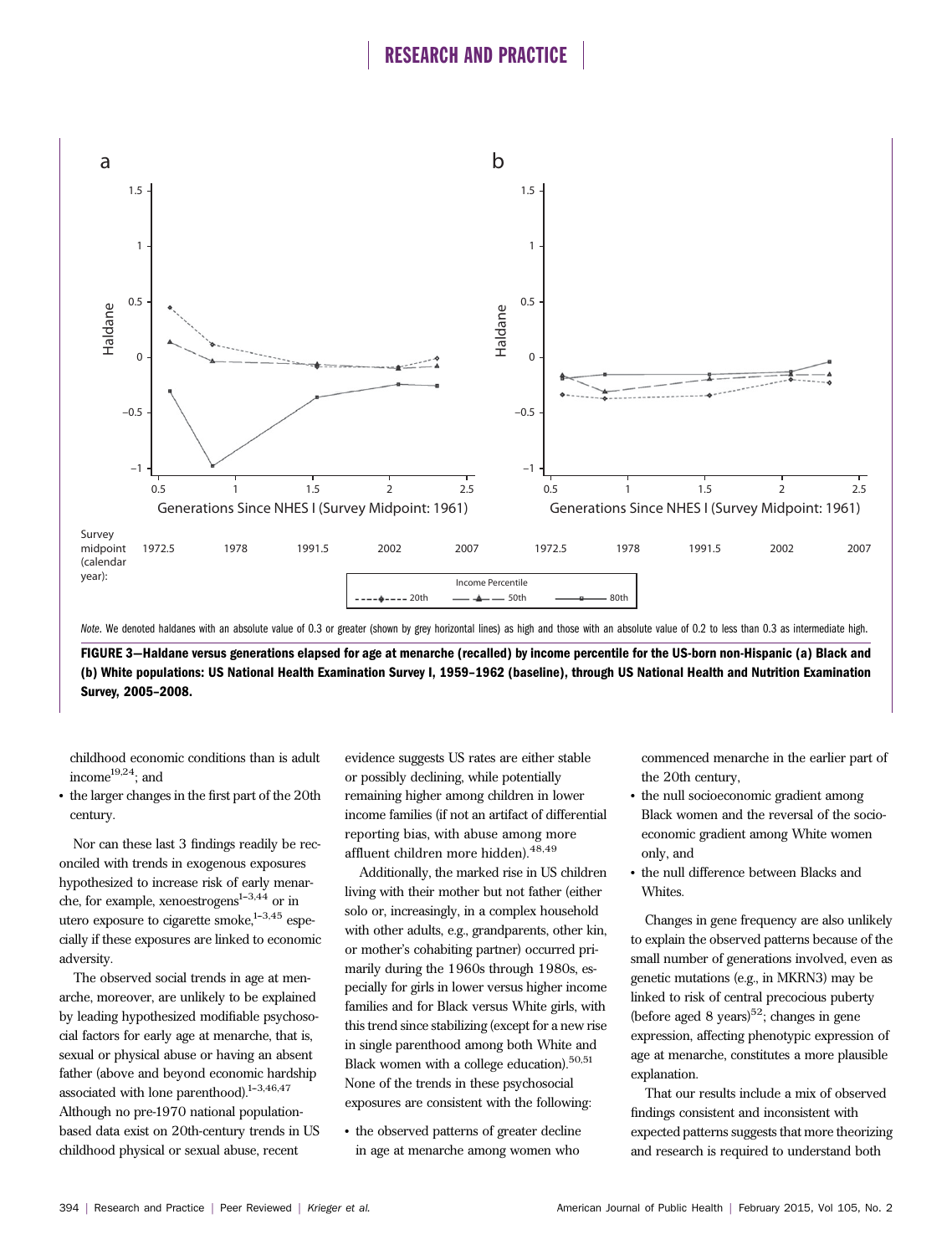

FIGURE 4—Haldane versus generations elapsed for age at menarche (recalled) by education for the US-born non-Hispanic (a) Black and (b) White populations: US National Health Examination Survey (NHES) I, 1959–1962 (baseline), through US National Health and Nutrition Examination Survey, 2005–2008.

societal determinants of age at menarche and the social patterning of rate of change in this outcome. For example, 5 hypotheses potentially worth testing regarding the unexpected finding of no socioeconomic gradient in age at menarche among the Black women, which could not be examined in the NHES and NHANES surveys because of data limitations, are the following:

- 1. Black women were more tightly clustered than were White women in the low end of each demarcated socioeconomic stratum, thereby reducing the variation needed to detect socioeconomic gradients.19,24,25
- 2. Educational attainment less adequately captures variation in childhood SEP among Black than among White women (e.g., in the United States, Black women with a college education are far less likely than are White women to have had parents with a college education).19,24
- 3. The impact of socioeconomic stratification on age at menarche among the Black population is modified by the severity of intra- and intergenerational exposure to racial discrimination, including the existence of legal (de jure) racial discrimination (Jim Crow) in 21 US states plus the District of Columbia, before the passage of the 1964 US Civil Rights Act, along with de facto racial discrimination in the remaining states.<sup>53-55</sup>
- 4. Selection bias arising from the study sample was restricted to the noninstitutionalized US civilian population,<sup>55</sup> which would have a greater effect on Black women than on White women because of higher contemporary rates of incarceration and military service among Black women; for example, in 2002, Black and White women constituted 40% and 42%, respectively, of women in US prisons<sup>56</sup>

and 34% and 49%, respectively, of US enlisted women<sup>57</sup> at a time when Black and White persons constituted 13% and 69%, respectively, of the US civilian population aged 18 to 44 years,<sup>57</sup> and Black and White women constituted 14% and 79%, respectively, of US women residents aged 15 to 44 years.<sup>58</sup>

5. The sample size of Black women was relatively smaller than was that of White women, especially in NHES I, before the establishment of NHANES protocols to oversample among specified social groups, including Blacks,  $17,18$  thereby reducing statistical power to detect small effects.

Our findings on long-term social trends in age at menarche pose a challenge to several leading clinical, public health, and social explanations for early age at menarche. Reinforcing the population science insight that the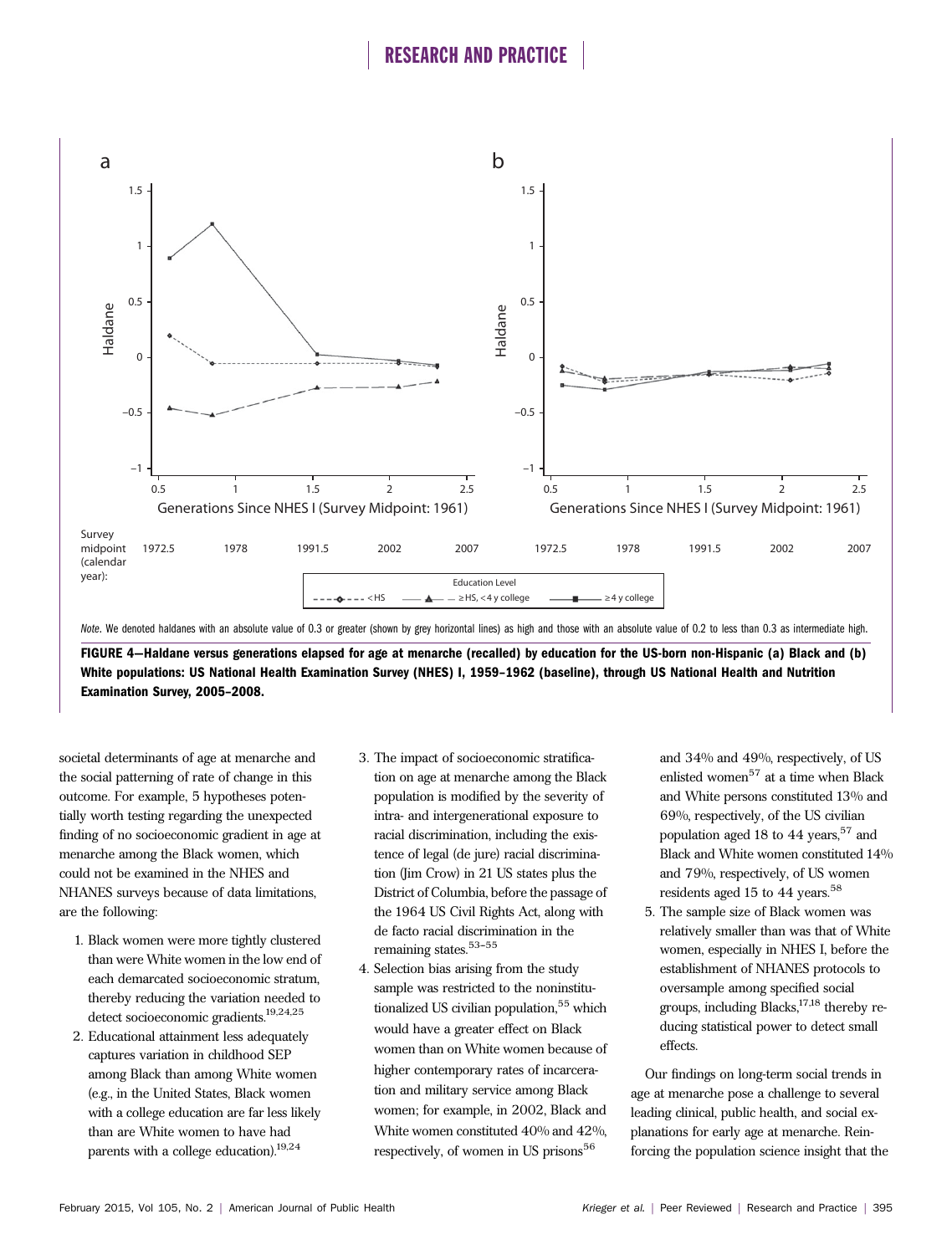causes of population differentials (over time or across populations) need not be the same as the causes of cases (variation within a given population at a given point in time),  $21,59$  our results also point to the limitations of US analyses that focus solely on racial/ethnic differences in age at menarche, $5-9$  without regard to SEP. Lastly, if we are correct that earlier versus later 20th-century declines in age at menarche were not only relatively greater but also biologically larger than phenotypic changes in traits typically observed in other species, the medical and social impact of current changes may be smaller, not greater, than are those associated with the earlier declines.  $\blacksquare$ 

#### About the Authors

Nancy Krieger, Mathew V. Kiang, Anna Kosheleva, Pamela D. Waterman, and Jarvis T. Chen are with the Department of Social and Behavioral Sciences, Harvard School of Public Health, Boston, MA. Jason Beckfield is with the Department of Sociology, Harvard University.

Correspondence should be sent to Nancy Krieger, PhD, Professor of Social Epidemiology, Department of Social and Behavioral Sciences, Harvard School of Public Health, Kresge 717, 677 Huntington Avenue, Boston, MA 02115 (e-mail: [nkrieger@hsph.harvard.edu](mailto:nkrieger@hsph.harvard.edu)). Reprints can be ordered at http://www.ajph.org by clicking the "Reprints" link.

This article was accepted February 14, 2014.

#### **Contributors**

N. Krieger conceptualized, designed, and oversaw all analyses and drafted the article. M. V. Kiang, A. Kosheleva, and P. D. Waterman conducted the analyses. J. T. Chen and J. Beckfield advised on design and analyses. All authors contributed to interpreting the results and preparing the article.

#### Acknowledgments

This work was supported by the National Institute of Child Health and Human Development at the National Institutes of Health (NIH; grant 1 R21 HD060828).

Note. NIH had no role in the study other than its funding.

### Human Participant Protection

The Harvard School of Public Health Human Subjects Committee institutional review board exempted our study from approval because it was based solely on publicly available de-identified preexisting coded data (HSC Protocol #P16105-101). Written informed consent was obtained from all NHES and NHANES participants.

#### References

1. Ong KK, Ahmed ML, Dunger DB. Lessons from large population studies on timing and tempo of puberty (secular trends and relation to body size): the European trend. Mol Cell Endocrinol. 2006;254-255:8-12.

Walvoord EC. The timing of puberty: is it changing? Does it matter? *J Adolesc Health.* 2010;47(5):433-439.

3. Allison CM, Hyde JS. Early menarche: confluence of biological and contextual factors. Sex Roles. 2013;  $68(1-2):55-64.$ 

4. Roberts C. Early puberty, "sexualization," and feminism. Eur J Womens Stud. 2013;20(2):138-154.

5. Euling SY, Herman-Giddens ME, Lee PA, et al. Examination of US puberty-timing data from 1940 to 1994 for secular trends: panel findings. Pediatrics. 2008;121(suppl 3):S172-S191.

6. Anderson SE, Must A. Interpreting the continued decline in the average age at menarche: results from two nationally representative surveys of US girls studied 10 years apart. *J Pediatr*. 2005;147(6):753-760.

7. McDowell MA, Brody DJ, Hughes JP. Has age at menarche changed? Results from the National Health and Nutrition Examination Survey (NHANES) 1999-2004. J Adolesc Health. 2007;40(3):227-231.

8. Freedman DS, Khan LK, Serdula MK, Dietz WH, Srinivasan SR, Berenson GS. Relation of age at menarche to race, time period, and anthropometric dimensions: the Bogalusa Heart Study. Pediatrics. 2002;110 (4):e43.

9. Chumlea WC, Schubert CM, Roche AF, et al. Age at menarche and racial comparisons in US girls. Pediatrics.  $2003;111(1):110-113.$ 

10. Morris DH, Jones ME, Schoemaker MJ, Ashworth A, Swerdlow AJ. Secular trends in age at menarche in women in the UK born 1908-93: results from the Breakthrough Generations Study. Paediatr Perinat Epidemiol. 2011;25(4):394-400.

11. Dossus L, Kvaskoff M, Bijon A, et al. Determinants of age at menarche and time to menstrual cycle regularity in the French E3N cohort. Ann Epidemiol. 2012;22(10): 723-730

12. Do Lago MJ, Faerstein E, Lopes CD, Werneck GL; Pró Saúde Study. Family socio-economic background modified secular trends in age at menarche: evidence from the Pró-Saúde Study (Rio de Janeiro, Brazil). Ann Hum Biol. 2003;30(3):347-352.

13. Amigo H, Vasquez S, Bustos P, Ortiz G, Lara M. Socioeconomic status and age at menarche in indigenous and non-indigenous Chilean adolescents. Cad Saude Publica. 2012;28(5):977-983.

14. Krieger N, Chen JT, Waterman PD, Kosheleva A, Beckfield J. History, haldanes and health inequities: exploring phenotypic changes in body size by generation and income level in the US-born White and Black non-Hispanic populations  $1959-1962$  to  $2005-2008$ . Int J Epidemiol. 2013;42(1):281-295.

15. Gingerich PD. Quantification and comparison of evolutionary rates.  $Am J Sci.$  1993;293(A):453-478.

16. Hendry AP, Kinnison MT. The pace of modern life: measuring rates of contemporary microevolution. Evolution.  $1999;53(6):1637-1653.$ 

17. National Center for Health Statistics. NHES I-III data files. Available at: [http://www.cdc.gov/nchs/](http://www.cdc.gov/nchs/nhanes/cyclei_iii.htm) [nhanes/cyclei\\_iii.htm.](http://www.cdc.gov/nchs/nhanes/cyclei_iii.htm) Accessed December 7, 2013.

18. National Center for Health Statistics. National Health and Nutrition Examination Survey (NHANES). Available at: [http://www.cdc.gov/nchs/nhanes.htm.](http://www.cdc.gov/nchs/nhanes.htm) Accessed December 7, 2013.

19. Krieger N, Williams DR, Moss NE. Measuring social class in US public health research: concepts, methodologies and guidelines. Annu Rev Public Health. 1997;18:341-378.

20. Goldin C, Katz LF. The race between education and technology: the evolution of U.S. educational wage differentials, 1890 to 2005. Cambridge, MA: National Bureau of Economic Research; 2007. NBER working paper 12984.

21. Krieger N. Epidemiology and the People's Health: Theory and Context. New York, NY: Oxford University Press; 2011.

22. LaViest TA, Isaac L, eds. Race, Ethnicity and Health: A Public Health Reader. San Francisco, CA: Jossey-Bass; 2013.

23. Komlos J, Lauderdale BE. Underperformance in affluence: the remarkable relative decline in US heights in the second half of the 20th century. Soc Sci Q. 2007;88(2):283-305.

24. Shaw M, Galobardes B, Lawlor DA, Lynch J, Wheeler B, Davey Smith G. The Handbook of Inequality and Socioeconomic Position: Concepts and Measures. Bristol, UK: Policy Press; 2007.

25. Chen JT, Beckfield J, Waterman PD, Krieger N. Can changes in the distributions of and associations between education and income bias temporal comparisons of health disparities?—An exploration with causal graphs and simulations. Am J Epidemiol. 2013;177(9): 870-881

26. US Census Bureau. Income data, historical tables, family income. Available at: [http://www.census.gov/](http://www.census.gov/hhes/www/income/data/historical/families) [hhes/www/income/data/historical/families](http://www.census.gov/hhes/www/income/data/historical/families). Accessed December 7, 2013.

27. Fisher GM. Development of the Orshansky poverty thresholds and their subsequent history as the official U.S. poverty measure. Available at: [http://www.census.gov/](http://www.census.gov/hhes/povmeas/publications/orshansky.html) [hhes/povmeas/publications/orshansky.html.](http://www.census.gov/hhes/povmeas/publications/orshansky.html) Accessed December 7, 2013.

28. King G, Honaker J, Joseph A, Scheve K. Analyzing incomplete political science data: an alternative algorithm for multiple imputation. Am Polit Sci Rev. 2001;95(1): 49-69.

29. Harris RJ, Bradburn M, Deeks J, et al. Metan: fixedand random-effects meta-analysis. Stata J. 2008;8(1):3-28.

30. Hendry AP, Farrugia TJ, Kinnison MT. Human influences on rates of phenotypic change in wild animal populations. Mol Ecol. 2008;17(1):20-29.

31. Gingerich PD. Rates of evolution. Annu Rev Ecol Evol Syst. 2009;40:657-675.

32. Heck KE, Schoendorf KC, Ventura SJ, Kiely JL. Delayed childbearing by education level in the United States, 1969-1994. Matern Child Health J. 1997;1(2):  $81 - 88.$ 

33. Hamilton BE, Ventura SJ. Fertility and abortion rates in the United States, 1960-2002. Int J Androl. 2006;29(1):34-45.

34. Anderson RN, Rosenberg HM. Age standardization of death rates: implementation of the year 2000 standard. Natl Vital Stat Rep. 1998;47(3):1-16.

35. Damon A, Bajema CJ. Age at menarche: accuracy of recall after thirty-nine years. Hum Biol. 1974;46(3): 381-384.

36. Bean JA, Leeper JD, Wallace RD, Sherman BM, Jagger H. Variations in reporting of menstrual histories. Am J Epidemiol. 1979;109(2):181-185.

37. Casey VA, Dwyer JT, Coleman KA, Krall EA, Gardner J, Valadian I. Accuracy of recall by middle-aged participants in a longitudinal study of their body sizes and